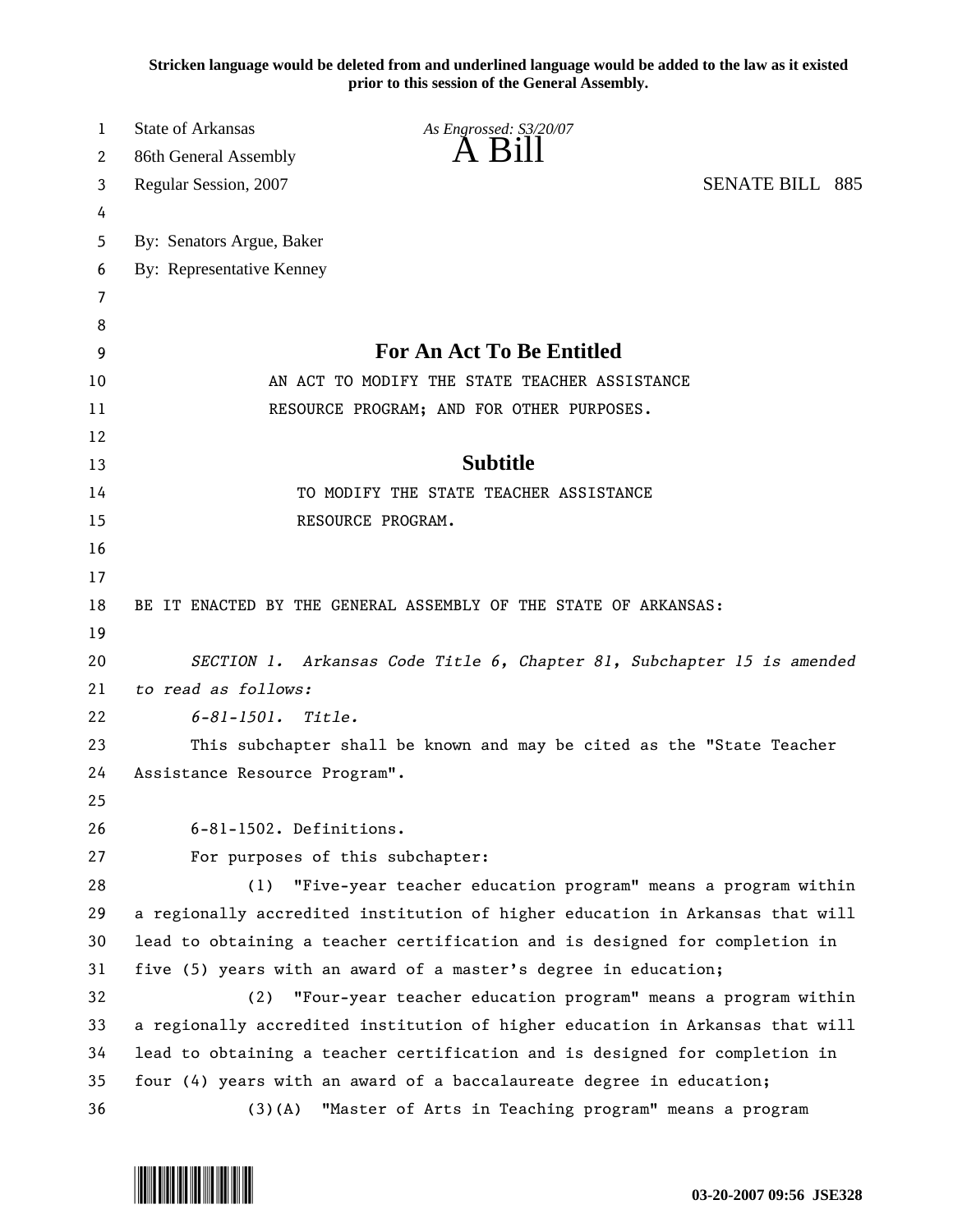1 within a regionally accredited institution of higher education in Arkansas 2 that will allow graduate students to teach in a middle school or secondary 3 school while obtaining licensure. 4 (B) "Master of Arts in Teaching" shall include persons who 5 are licensed in Arkansas through a program of nontraditional licensure; *and* 6 (4) "Two-year teacher education program" means a program within 7 a regionally accredited institution of higher education in Arkansas that will 8 *introduce students to the profession of teaching;* 9 *(5) "Freshman" means any first-time full-time student with*  10 *acceptance at an approved institution of higher education;* 11 *(6) "Sophomore" means any full-time student with a minimum of*  12 *thirty (30) accumulated semester hours at time of receiving this grant;* 13 *(7) "Junior" means any full-time student with a minimum of sixty*  14 *(60) accumulated semester hours at time of receiving this forgivable loan;*  15 *and* 16 *(8) "Senior" means any full-time student with a minimum of*  17 *ninety (90) accumulated semester hours at time of receiving this forgivable*  18 *loan.* 19 20 6-81-1503. Creation - Purpose. 21 (a) There is created the State Teacher Assistance Resource Program. 22 (b) While in college, the state teacher assistance resource should be 23 exposed to a range of extracurricular activities geared toward instilling a 24 strong motivation not only to remain in teaching but also to provide 25 leadership for tomorrow's schools. 26 27 6-81-1504. Administration of and authority of the Department of Higher 28 Education. 29 (a) The State Teacher Assistance Resource Program shall be 30 *administered by the Department of Higher Education.*  31 *(b) The department shall adopt standards for awarding the grants to*  32 *ensure that students in their freshman and sophomore years who are actively*  33 *pursuing a degree in teaching will receive the grant.* 34 *(b)(c)* The department shall adopt standards for awarding the 35 forgivable loans to ensure that students in their *sophomore, junior, or* 36 *junior and* senior year who are actively pursuing a degree in teaching, are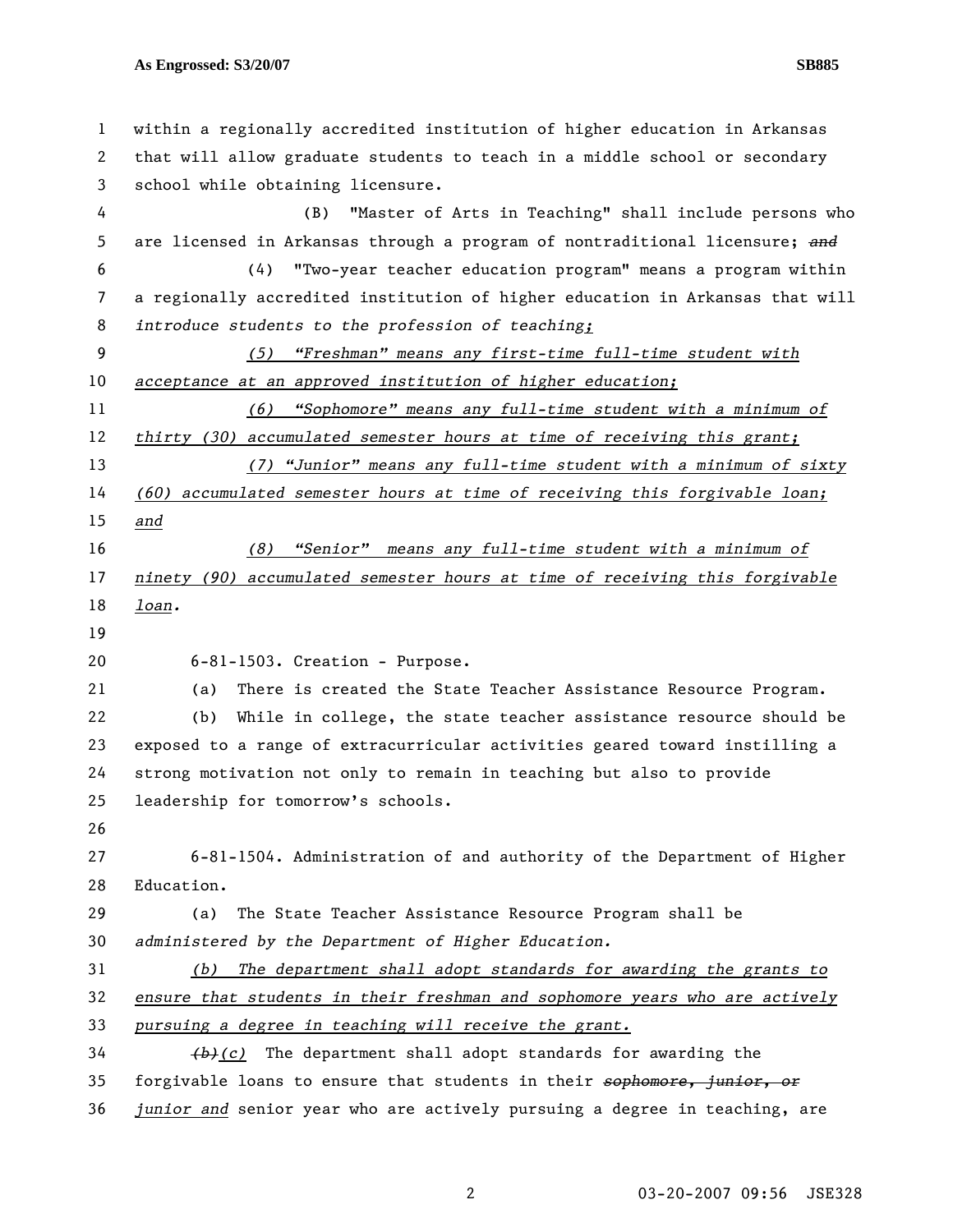1 admitted to a teacher education program, or are enrolled in a Master of Arts 2 in Teaching program with the best potential for success receive a forgivable 3 loan. 4 *(c)(d)* The department shall administer the State Teacher Assistance 5 Resource Program in cooperation with teacher training institutions selected 6 by the department. 7 *(d)(e)* (1) The requirements of this subchapter are contingent on the 8 funding available for the State Teacher Assistance Resource Program. 9 (2) The department may use funds appropriated for the Emergency 10 Secondary Education Loan Program, § 6-81-501 et seq. [repealed], and other 11 available funds to fund the State Teacher Assistance Resource Program. 12 *(e)(f)* The department may determine the necessary procedures for the 13 awarding of forgivable loans should the number of eligible applicants and 14 recipients exceed the funds available, but priority consideration shall be 15 given based on a combination of factors, including, but not limited to: 16 (1) Full-time enrollment; 17 (2) Cumulative grade point average; 18 (3) Grade point average in courses required for the major; 19 (4) Subject area of intended teaching licensure; 20 (5) Geographical area in which the applicant or recipient 21 intends to teach; 22 (6)(A) Prior loan awards. 23 (B) Prior recipients who remain qualified shall receive 24 priority for future awards; 25 (7) Students enrolled in two-year teacher education programs; 26 and 27 (8) Students enrolled in Master of Arts in Teaching programs. 28 29 6-81-1505. Eligibility. 30 *(a) A student entering his or her freshman or sophomore year and*  31 *admitted to an approved institution of higher education as determined by the*  32 *Department of Higher Education shall be eligible to receive a grant under the*  33 *State Teacher Assistance Resource Program if:* 34 *(1) The student earns a cumulative grade point average of 2.75*  35 *or above on a 4.0 scale at an approved high school or higher education*  36 *institution;*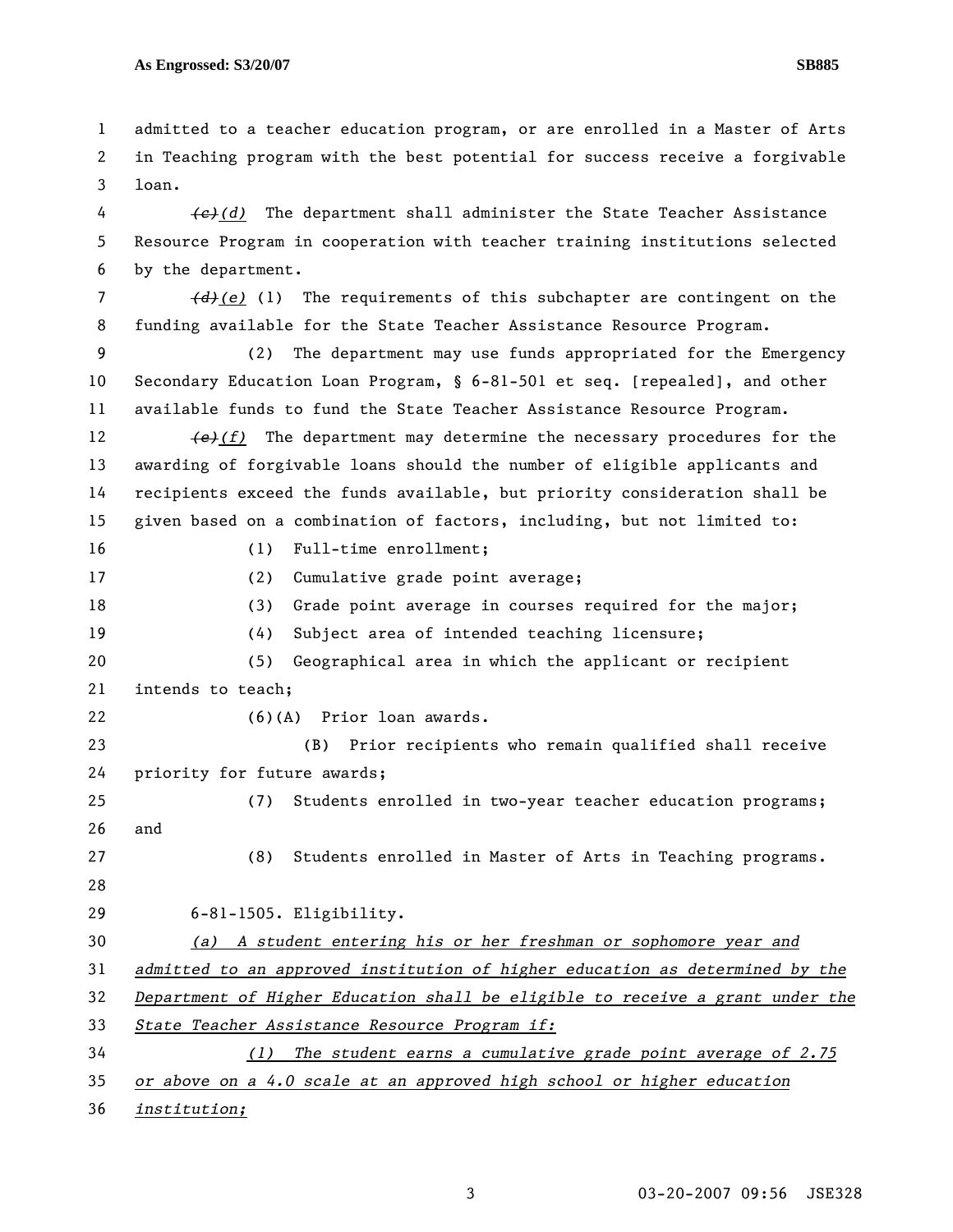| 1  | (2)<br>The student agrees to pursue a degree within the teaching             |
|----|------------------------------------------------------------------------------|
| 2  | profession; and                                                              |
| 3  | The student meets any other continuing eligibility criteria<br>(3)           |
| 4  | established by the Department of Higher Education.                           |
| 5  | (b) A student entering his or her sophomore, junior, or senior year          |
| 6  | and actively pursuing or admitted to a teacher education program shall be    |
| 7  | eligible to receive a forgivable loan under the State Teacher Assistance     |
| 8  | Resource Program if:                                                         |
| 9  | The recipient earns a cumulative grade point average of 2.75<br>(1)          |
| 10 | or above on a 4.0 scale at an approved institution;                          |
| 11 | The recipient has completed at least one (1) year of full-<br>(2)            |
| 12 | time postsecondary course work; and                                          |
| 13 | The recipient meets any other continuing eligibility<br>(3)                  |
| 14 | criteria established by the Department of Higher Education.                  |
| 15 |                                                                              |
| 16 | 6-81-1506. Duration - Amount - Repayment.                                    |
| 17 | $(a)(1)$ The State Teacher Assistance Resource Program shall be used to      |
| 18 | provide:                                                                     |
|    |                                                                              |
| 19 | (A) A one-year grant in the amount of one thousand dollars                   |
| 20 | $(51,000)$ for a freshman who:                                               |
| 21 | Is enrolled in an institution of higher<br>(i)                               |
| 22 | education in the state; and                                                  |
| 23 | Who commits to teach in a public school located<br>(ii)                      |
| 24 | in a geographical area of the state designated as having a critical shortage |
| 25 | of teachers or in a subject matter area designated as having a critical      |
| 26 | shortage of teachers;                                                        |
| 27 | A one-year grant in the amount of one thousand five<br>(B)                   |
| 28 | hundred dollars (\$1,500) for a sophomore who:                               |
| 29 | Is actively pursuing a degree in teaching at an<br>(i)                       |
| 30 | institution of higher education in the state; and                            |
| 31 | Who commits to teach in a public school located<br>(iii)                     |
| 32 | in a geographical area of the state designated as having a critical shortage |
| 33 | of teachers or in a subject matter area designated as having a critical      |
| 34 | shortage of teachers;                                                        |
| 35 | $(A)$ (C) A forgivable loan in the amount of three thousand                  |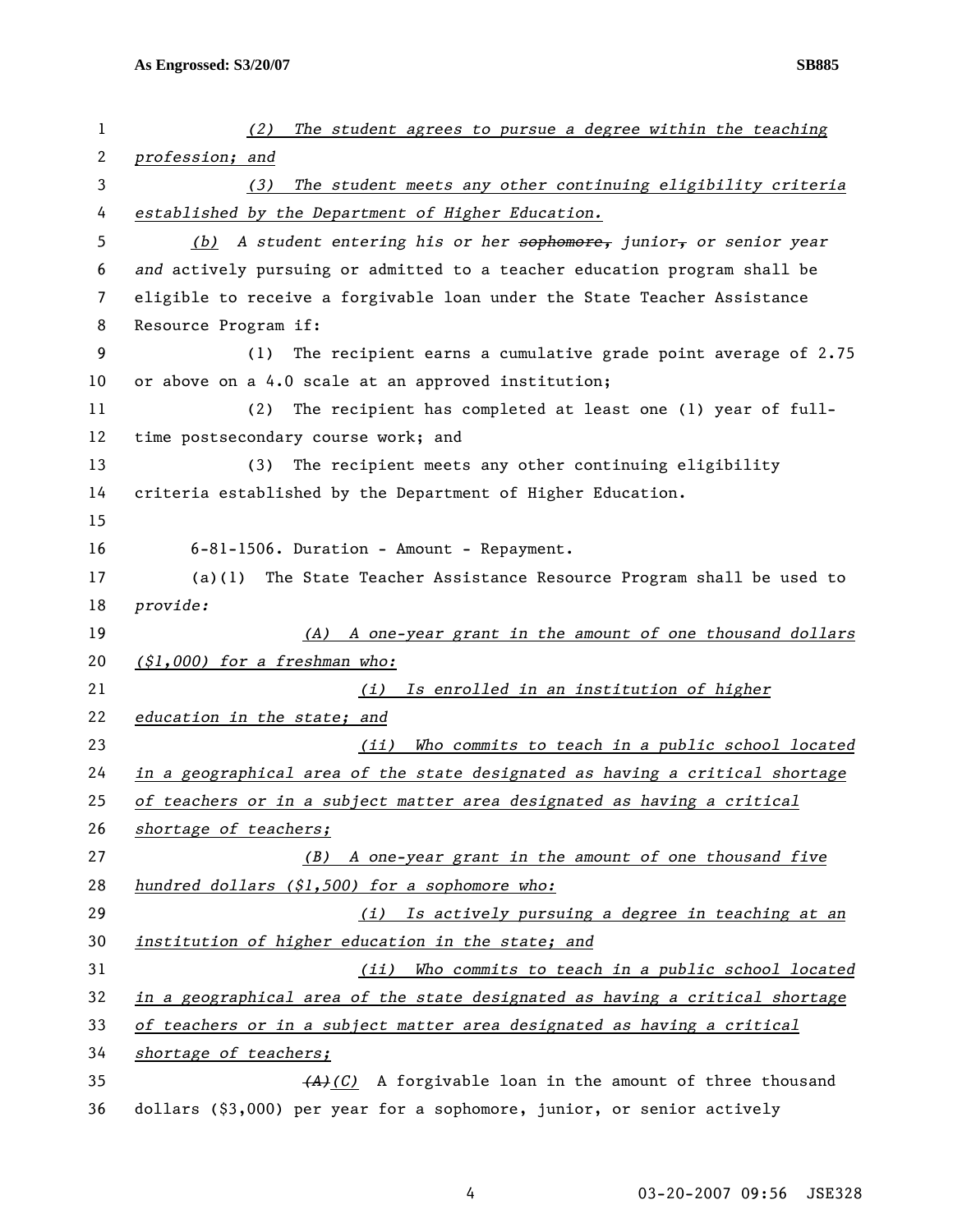1 pursuing a degree in teaching, admitted to a teacher education program, or 2 enrolled in a Master of Arts in Teaching program who commits to teach in a 3 public school located in a geographical area of the state designated as 4 having a critical shortage of teachers or in a subject matter area designated 5 as having a critical shortage of teachers;

6 *(B)(D)* A two-year forgivable loan if the recipient is in a 7 four-year teacher education program or a three-year forgivable loan if the 8 recipient is in a five-year teacher education program in the amount of six 9 thousand dollars (\$6,000) per year for a junior or senior admitted to a 10 teacher education program who commits to teach in a public school located in 11 a geographical area of the state designated as having a critical shortage of 12 teachers and in a subject matter area designated as having a critical 13 shortage of teachers;

14 *(C)(E)* A loan repayment for federal student loans in the 15 amount of three thousand dollars (\$3,000) per year for each year a certified 16 teacher who graduated from a teacher education program after April 2004 17 teaches in a public school located in a geographical area of the state 18 designated as having a critical shortage of teachers; *or*

19 *(D)(F)* A loan repayment for federal student loans in the 20 amount of six thousand dollars (\$6,000) per year for each year a certified 21 teacher who graduated from a teacher education program after April 2004 22 teaches in a public school located in a geographical area of the state 23 designated as having a critical shortage of teachers and in a subject matter 24 designated as having a critical shortage of *teachers.*

25 (2) The Department of Education shall set the term of the loan 26 with the goal of assisting the recipient to complete the recipient's teacher 27 education program.

28 (3) No person receiving a forgivable loan under subdivision 29 (a)(1)(A) or (B) of this section shall be eligible to receive a loan 30 repayment under subdivision (a)(1)(C) or (D) of this section.

31 (b)(1) A student may receive a State Teacher Assistance Resource 32 Program and Arkansas Academic Challenge Scholarship or Arkansas Governor's 33 Distinguished Scholarships to the extent the receipt of both awards does not 34 violate the provisions of § 6-80-105.

35 (2) For the purpose of compliance with § 6-80-105, the 36 forgivable loans under this program shall be considered public funds.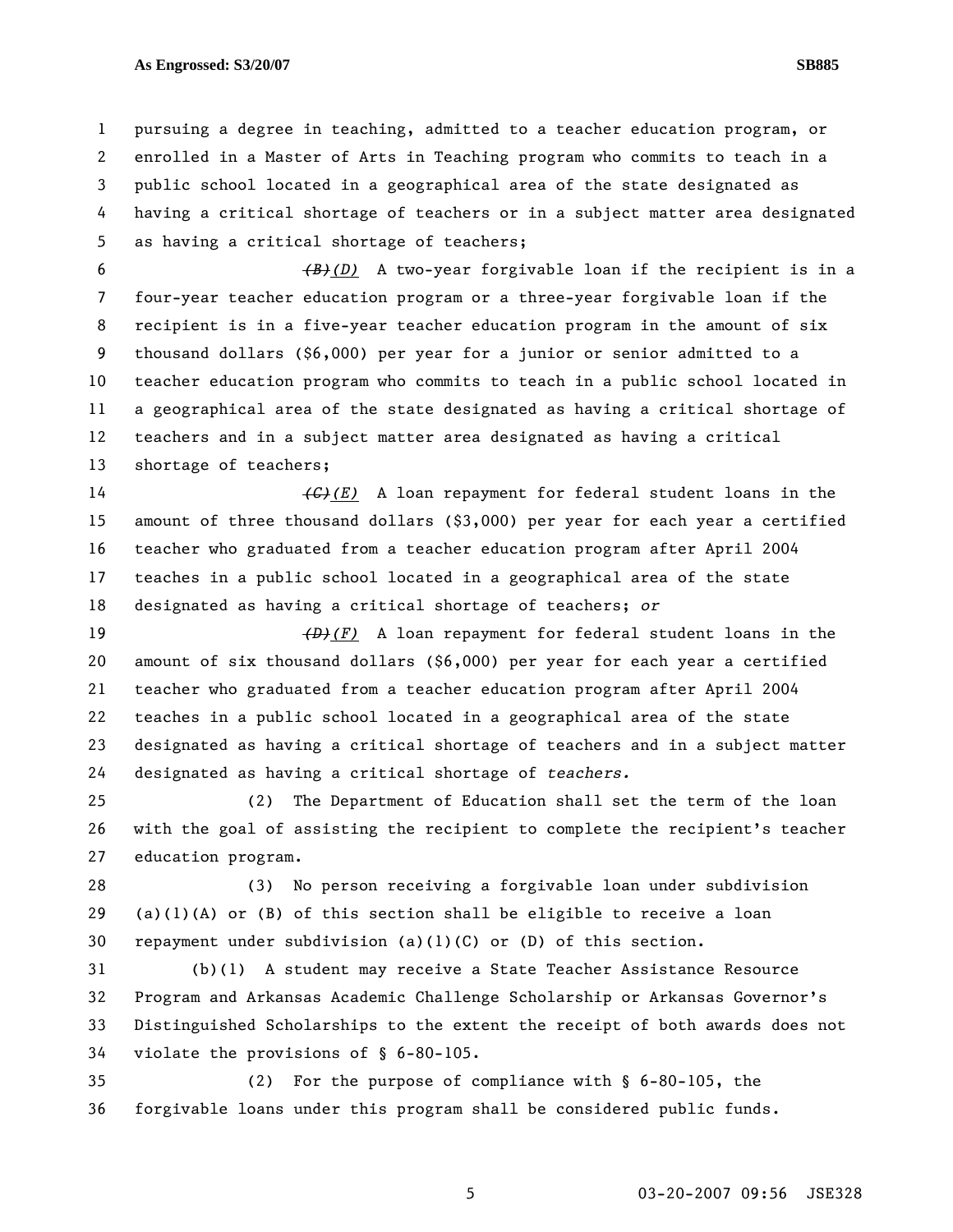1 (3) No student may participate in more than one (1) forgivable 2 loan program supported with state money.

3 (c) Loan recipients shall execute a note made payable to the 4 Department of Higher Education that shall bear interest at the rate to be 5 determined by the department at the time of the award to begin accruing on 6 September 1 after completion of the program or immediately after termination 7 of the forgivable loan, whichever is earlier.

8 (d) The forgivable loan may be terminated if:

9 (1) The recipient withdraws from school;

10 (2) The recipient does not meet the standards set by the 11 department; or

12 (3) For other reasons as designated by the department.

13 (e)(1) Within nine (9) months after completion of the teacher 14 education program, the recipient of a forgivable loan under the State Teacher 15 Assistance Resource Program shall begin to teach in a public school in the 16 state in accordance with the student's initial commitment or shall begin to 17 repay the loan in accordance with the terms of a note executed under 18 subsection (c) of this section.

19 (2) The department shall forgive one (1) year of the loan for 20 each consecutive year the recipient teaches full time in a shortage area in 21 accordance with the terms of the recipient's initial commitment beginning 22 nine (9) months from the date of graduation.

23 (3) The department may grant loan repayment deferrals to 24 students who enrolled in masters or doctoral programs after completion of a 25 four-year or five-year teacher education program or for other just cause as 26 determined by the department.

27 (4) The department may also forgive the loan if it finds that it 28 is impossible for the recipient to teach in an Arkansas public school as 29 required because of the death or permanent disability of the recipient.

30 (f) Loan recipients required to repay loans as provided in subsection 31 (e) of this section who fail to meet their repayment obligations may have 32 added to their total obligation any costs for collection of the debt and 33 shall have their teaching license in Arkansas revoked by the State Board of 34 Education.

35 (g)(1) All funds appropriated to or otherwise received by the State 36 Teacher Assistance Resource Program for forgivable loans, all funds received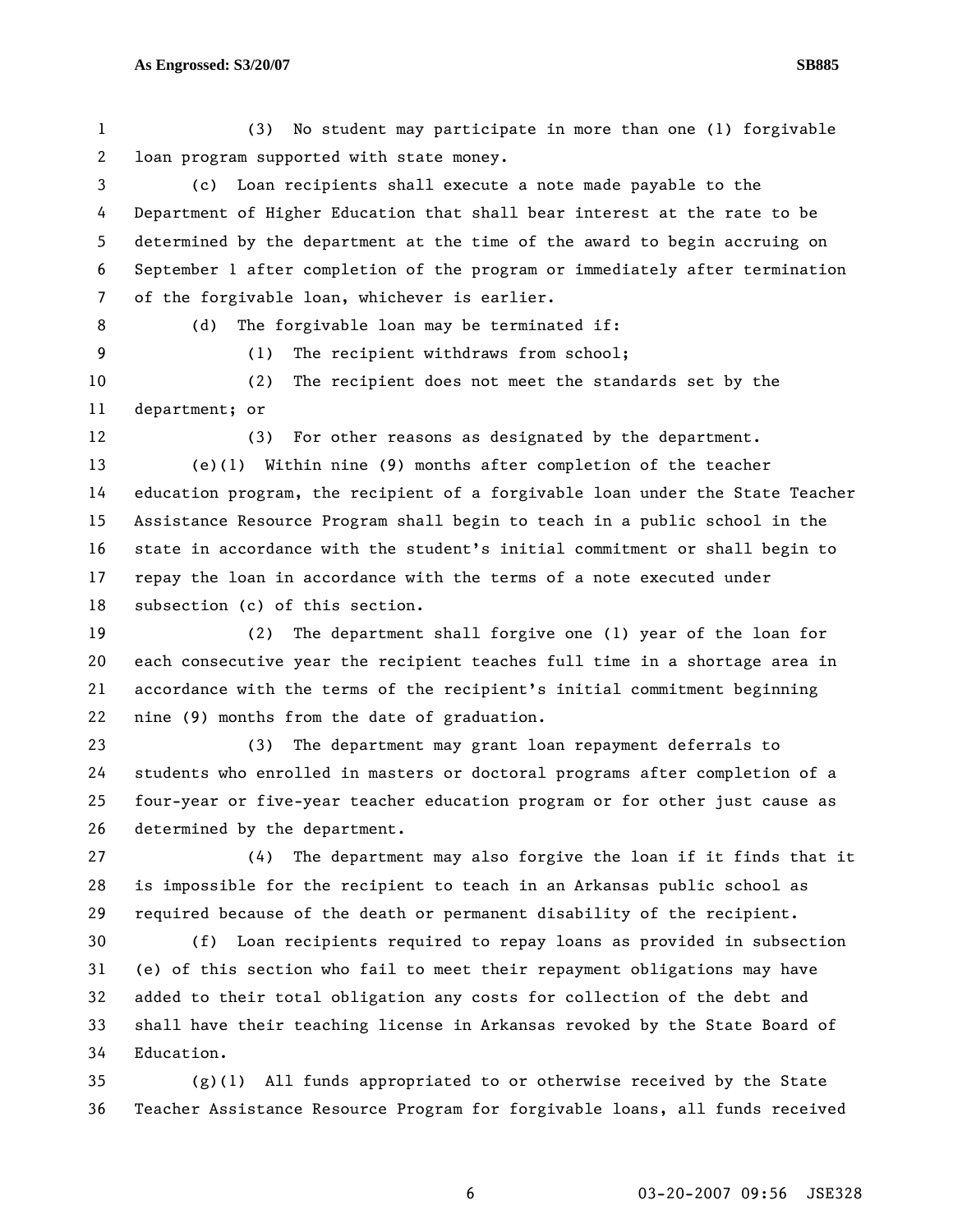1 as repayment of forgivable loans, and all interest earned on these funds 2 shall be placed in a revolving fund. 3 (2) This revolving fund shall be used for forgivable loans 4 granted under the State Teacher Assistance Resource Program. 5 (h)(1) The department, as administrator for the State Teacher 6 Assistance Resource Program, may use up to fifty thousand dollars (\$50,000) 7 annually from the fund balance for costs associated with administration of 8 the State Teacher Assistance Resource Program. 9 (2) These funds are in addition to funds required for collection 10 costs related to loan repayments. 11 (i) Any recipient of an emergency secondary 12 education loan, § 6-81-501 et seq. [repealed], may qualify for a forgivable 13 loan under the State Teacher Assistance Resource Program and shall continue 14 to fulfill any existing obligation under the terms of any loans received 15 under the Emergency Secondary Education Loan Program, § 6-81-501 et seq. 16 [repealed]. 17 (j) The department shall promulgate regulations necessary for the 18 implementation of the State Teacher Assistance Resource Program. 19 20 6-81-1507. State Teacher Assistance Resource Commission. 21 (a) There is established a commission to be known as the State Teacher 22 Assistance Resource Commission. 23 (b) The commission shall consist of eleven (11) members as follows: 24 (1) The Lieutenant Governor, or his or her designee; 25 (2) The chair of the State Board of Education, or his or her 26 designee; 27 (3) Three (3) persons appointed by the Governor; 28 (4) Three (3) persons appointed by the President Pro Tempore of 29 the Senate; and 30 (5) Three (3) persons appointed by the Speaker of the House of 31 Representatives. 32 (c) The appointed commission members shall be: 33 (1) Individuals who have demonstrated a commitment to education; 34 and 35 (2) Residents of the State of Arkansas at the time of 36 appointment and throughout their terms.